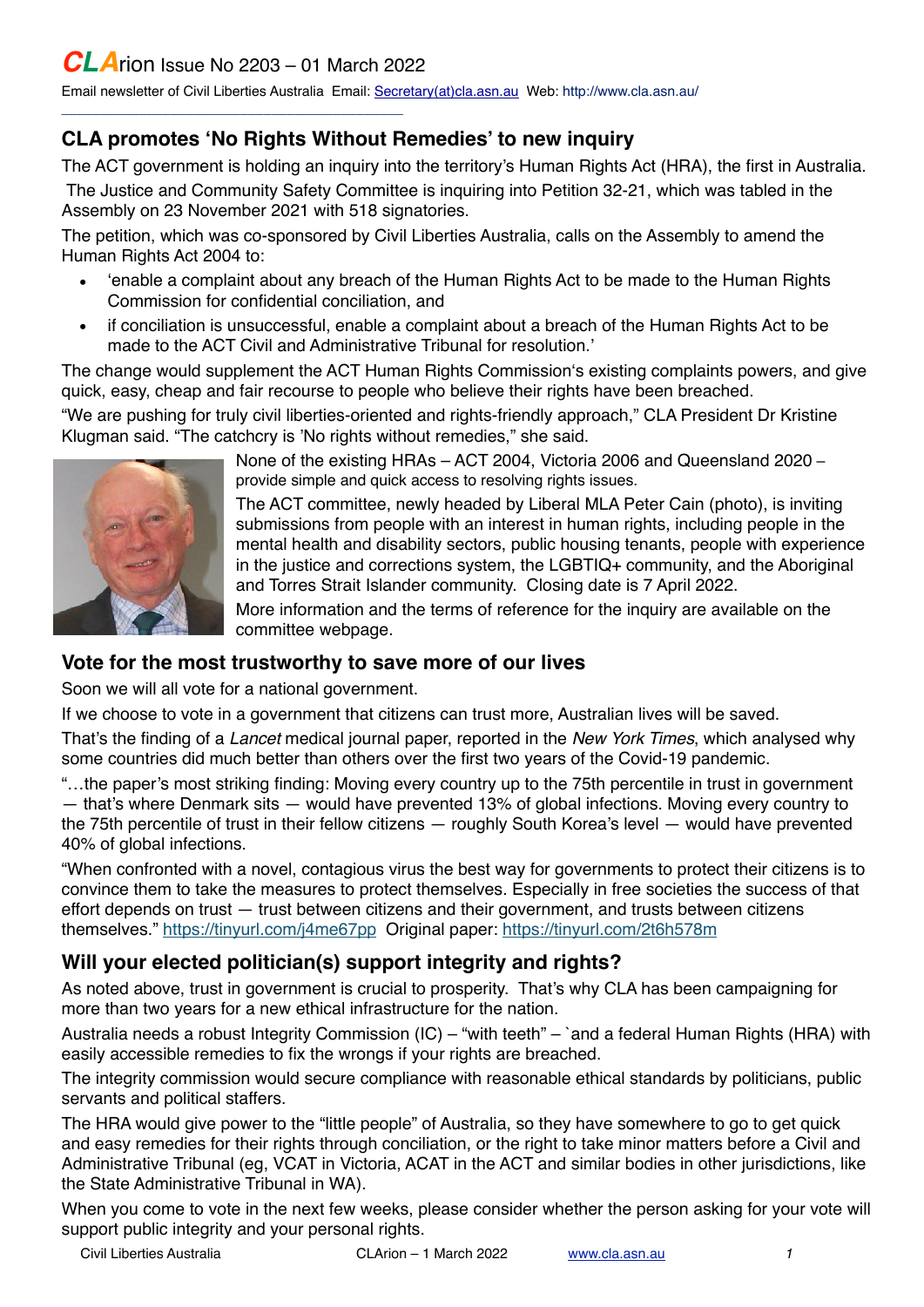## **VETERANS**

## **DVA is not fit for purpose**

The Department of Veteran Affairs is not fit for purpose, and should be disbanded.

It needs re-formation, with double the staff concentrating solely on helping veterans until an enormous backlog can be cleared, CLA believes.

That will take a decade, probably.

DVA last month reported it had been swamped with claims – 56,663 on 30 June 2021, which was more than double the 25,496 two years earlier, on 30 June 2019.

In 2015, it had a workforce of 1935 but that dropped to 1615 by 2020 (down nearly 17%).

So, as claims from stressed, physically and mentally ill and traumatised former Australian soldiers rose dramatically, the federal government slashed staff dealing with their concerns.

This appalling behaviour and attitude, proven by the numbers, is so far removed from claims of Ministers' support for Defence personnel and MPs wrapping themselves in the flag that it deserves a Royal Commission of its own into government misappropriation of public resources related to veterans.

## **200 days for DVA to respond to call for help**

The above unacceptable reality emerged from evidence to the Royal Commission into Defence and Veteran Suicide last month.

Top DVA executives admitted to the RCDVS in hearings last month that "non-urgent" claims had blown out to a 200-day wait.

The mother of an Afghanistan war veteran told the hearing it took six years for her son to access a DVA gold card, needed for vital surgeries for combat injuries and psychological treatment.

The DVA's processing fiasco has been subjected to a secret \$1.3 million review by consulting group McKinsey & Co. The report is done, and was given to the government in December last year, but not made public. <https://tinyurl.com/69z5c9z2>

### **Backlog reaches 65,000 claims: time DVA was disbanded**

Consultants conducting a \$1.3 million review of delays in veterans' compensation claims spoke to only two families and received three submissions in investigating the troubled system, it has been revealed.

Department of Veterans' Affairs officers told Senators during Estimates hearings in Canberra last month that the evidence that consultancy firm McKinsey gathered also included about 30 emails sent to new portfolio DVA Minister Andrew Gee's office with ideas to reduce delays in compensation claims for exservices personnel.

The backlog in compensation claims continues to grow, Doug Dingwall reported in the *Canberra Times*. Veterans wait more than 200 days for the department to process their applications for payments. DVA reported the backlog in claims had reached 65,000 by December 2021 last year, up from 56,000 in July 2021,<https://tinyurl.com/2p8d4a52>

## **A fit subject for contemplation come Anzac Day**

*Former Canberra Times editor in chief Jack Waterford writing his weekly column on 17 April 2021:*

"Nothing much to commemorate or boast about, at the war memorial in particular, and certainly nothing justifying a high-cost low-rent military toy and medal theme park now being planned against the wishes of soldiers and most of the community.

"Afghanistan was a military, moral, social and economic disaster, having nothing whatever to do with freedom. It certainly has not secured it, and our involvement increased, not reduced, our exposure to Islamist terrorism.

"The \$500 million indulgence to Kerry Stokes is but a down payment on the long-term cost to the nation, one which is the more terrible given the want of anything that could be called glory, or success and the shadow of war crimes trials.

"A vast toll of casualties, particularly men and women with post-traumatic stress syndrome, incredible suicide rates, give far better witness to the futility of war, and the long-term costs of our foolish, poorly led, military adventurism.

"A fit subject for contemplation come Anzac Day."

…and now, a year on, a Royal Commission is under way into military suicides. What a legacy.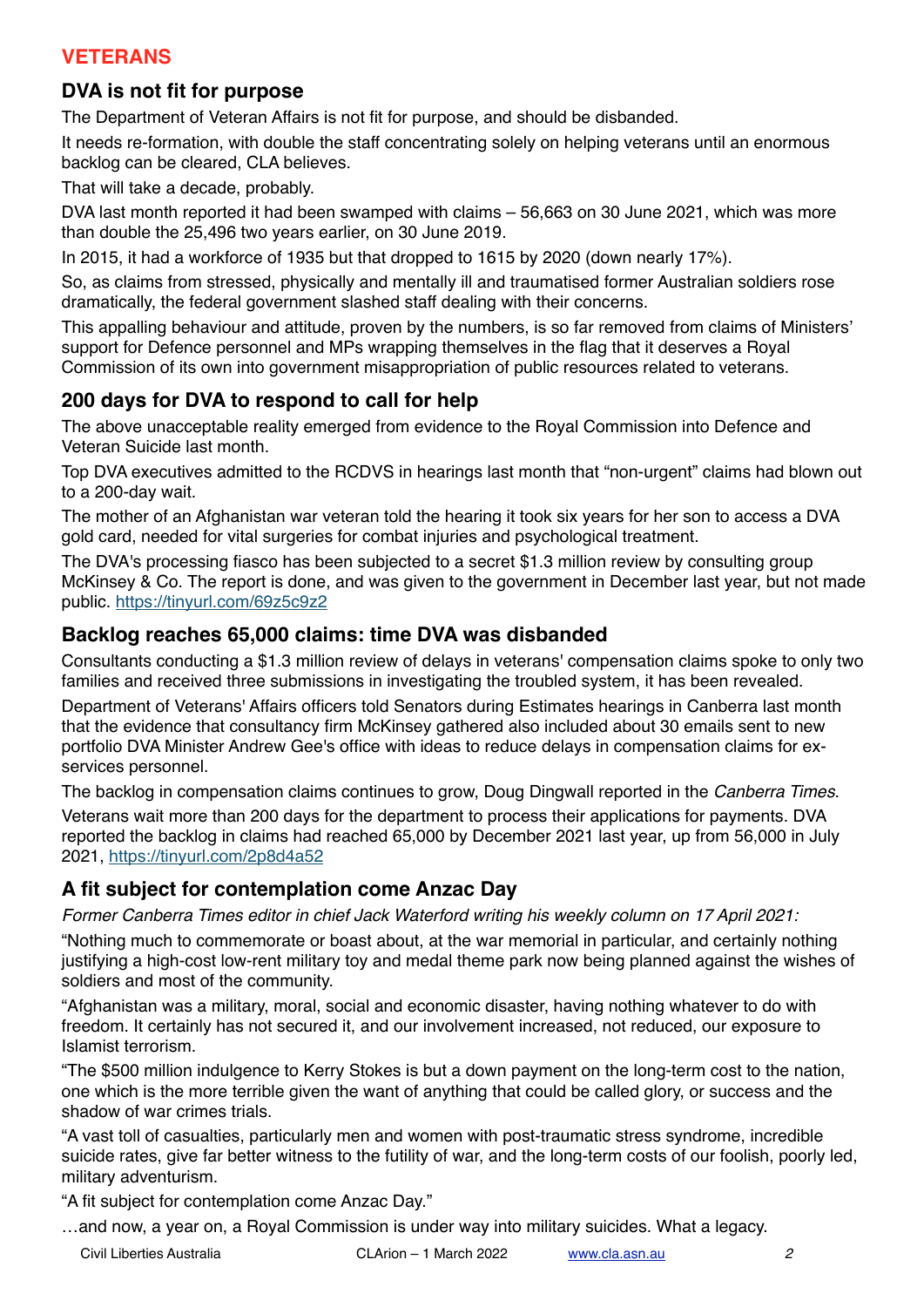## **WOSP: Watch Over Police and Security**

#### **SIC committee wants to expand its own powers**

The SIC committee of parliament has rubber-stamped more restrictions on the freedoms of Australians.

The Parliamentary Joint Committee on Intelligence and Security (Security & Intelligence Committee, or SIC for short), wants to expand the powers of the committee and the security arms of government behind the scenes. It does so by "consolidating" legislation.

Whenever a government tells you it is "consolidating", hold on to your wallet and/or your passport.

The new law expands the powers of the ineffectual body, the Inspector-General of Intelligence and Security (IGIS), to cover the intelligence functions of the Australian Transaction Reports and Analysis Centre (AUSTRAC) and the Australian Criminal Intelligence Commission (ACIC); and expand the oversight of the PJCIS itself to cover the intelligence functions of AUSTRAC.

The Bill forms part of the Government's response to the 2020 '[Richardson Review'](https://www.ag.gov.au/national-security/publications/report-comprehensive-review-legal-framework-national-intelligence-community) of intelligence legislation.

The SIC committee wants parliament to:

- expand IGIS and PJCIS coverage to also cover the intelligence functions of the AFP;
- expand the PJCIS oversight role over ACIC;
- review the scope and adequacy of laws and regulations over retaining and destroying intelligence material (which would ultimately allow the spook agencies to get rid of incriminating evidence early, CLA fears); and
- hold regular meetings of the heads of intelligence agencies to discuss coordinating their work and promoting integrity within the National Intelligence Community.

Of course, the regular meetings could also discuss how to keep information secret and hidden away from the Australian people, CLA notes. – from PJCIS media release 7 Feb 2022 <http://www.aph.gov.au/pjcis>

#### **Gregoire gives chapter and verse on how we're becoming a police state**

Sydney Criminal Lawyers writer Paul Gregoire explains in an article posted in late-February 20022 just how Australia is being turned into a police state.

"The [Identify and Disrupt Bill](https://www.aph.gov.au/Parliamentary_Business/Bills_Legislation/Bills_Search_Results/Result?bId=r6623) passed federal parliament in August last year, and despite (Peter) Dutton already having taken over the defence portfolio, the minister had drafted and introduced this legislation before he vacated his home affairs role.

"This bill provides a three-tiered warrant system that serves to permit AFP and Australian Criminal Intelligence Commission agents to add, copy, alter or delete data on an electronic device, trawl through an online account for evidence, or take over such an account, whilst locking out the owner.

"If these powers don't sound invasive enough, the domestic agencies are then permitted to call on the Australian Signals Directorate for help in infiltrating citizens and residents online accounts and electronic devices.

"The latest piece of legislation that progresses the creep of the ASD into the domestic sphere is a recently passed [national security](https://www.aph.gov.au/Parliamentary_Business/Bills_Legislation/Bills_Search_Results/Result?bId=r6762) 

[amendment](https://www.aph.gov.au/Parliamentary_Business/Bills_Legislation/Bills_Search_Results/Result?bId=r6762) produced by new home affairs minister Karen Andrews (photo), which goes a long way to removing ministerial oversight relating to intelligence agencies.

"This bill permits an ASD agent, under ministerial approval, to produce intelligence on an Australian person who's involved with or taken to be involved with a listed terrorist organisation while they're on Australia territory. This connection can be as vague as providing financial support or advocacy.

"Andrew's new law also empowers the defence minister to authorise an ASD agent to produce intelligence on an Australian person when acting in

support of the AFP. This ASD ability to spy on a citizen or resident also applies to when they're on Australian soil.

"And the legislation further goes as far as to include ASD agents in the assumed identity regime contained in part IAC of the [Crimes Act 1914 \(Cth\).](http://classic.austlii.edu.au/au/legis/cth/consol_act/ca191482/) This means these international spies can now operate in Australia producing intelligence on citizens, whilst they use a fake identity.

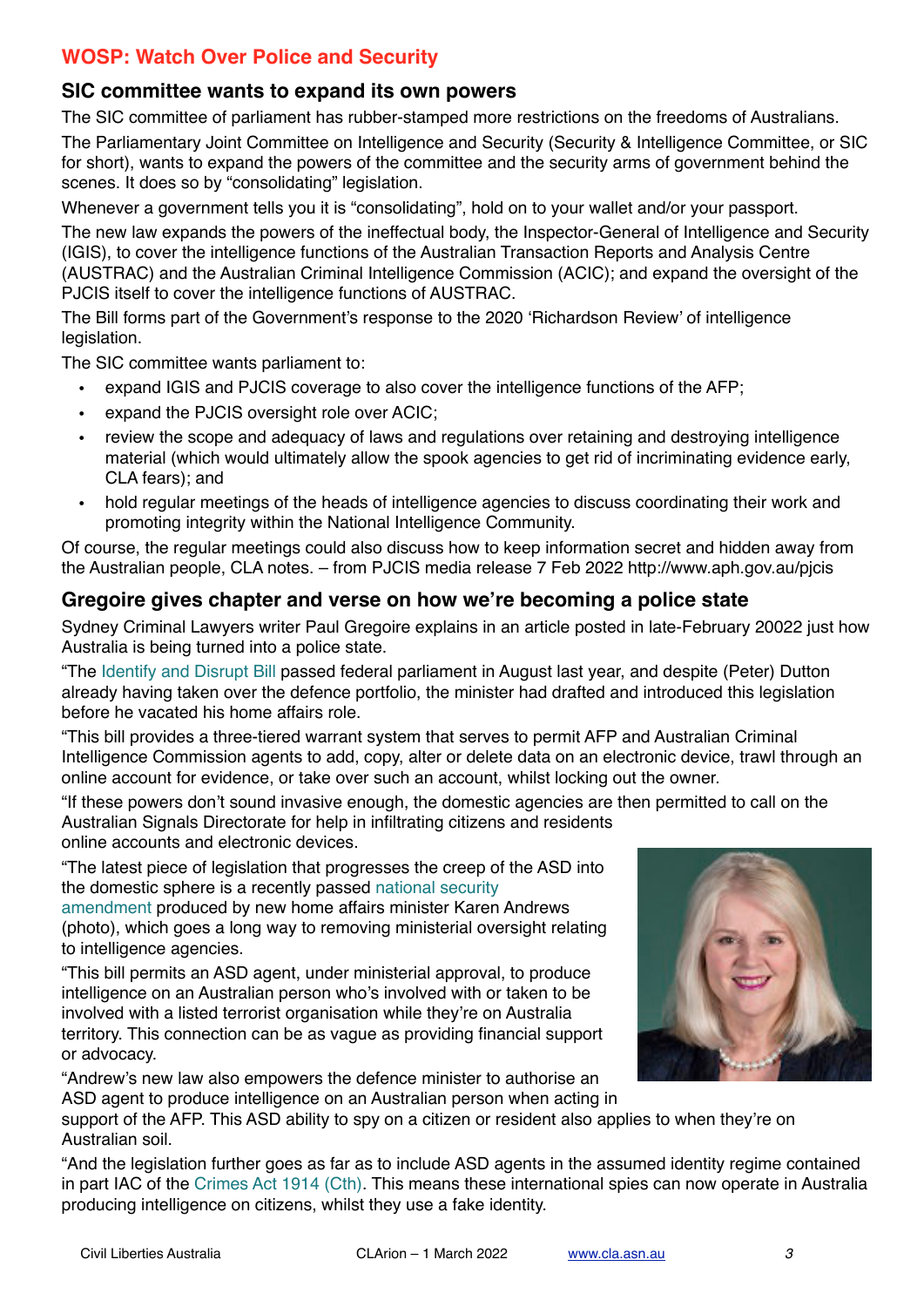"So, it seems that with these latest laws, the new home affairs minister has realised the dream of her predecessor in allowing the ASD to operate domestically."

Gregoire quotes an interview with CLA CEO Bill Rowlings two years ago:

"And as Rowlings warned back in 2020, our spies have now effectively turned 'into the secret police of authoritarian regimes'." <https://tinyurl.com/4fvpn3h7>

## **Rein in the spooks by appointing a balanced committee, CLA says**

CLA has written to the Prime Minister Scott Morrison and the Leader of the Opposition Anthony Albanese, to ask that whomever is elected reforms the security committee of parliament to ensure it has more human rights representatives on it, and fewer ex-military, security and police members.

The committee should closely examine, critique and if necessary criticise the work of the spooks, now grandiosely self-named as the "National Intelligence Committee".

Instead, the stacked and biased historical performance of the PJCIS indicates it is a spook booster, not restrainer, CLA believes.

### **ODD SPOT: How to scare people…and set the pollies pontificating**

H.L. Mencken (photo) wrote in 1918: "The whole aim of practical politics is to keep the populace alarmed (and hence clamorous to be led to safety) by an endless series of hobgoblins, most of them imaginary."

Australia's leading hobgoblin spotter, fearmonger and population puppetmeister is Michael Burgess, head of ASIO. Each year he appears, Casper the ghost-like and breathless, at a forum to spread fears of terrorism, protestors, cyber attacks and countries he doesn't like which all emerge from his and the spook agency's fervid imaginations, proof-less of course.



Nowhere does anyone in the real world have a right of reply, or any opportunity to demand he put up facts, dates, times, places, etc to back up his outrageous, unverified claims: it is time for an annual anti-furphy event to shoot down his nonsense, a bit like a 'Budget reply' speech.

Who do you think should be the Furphy Fingerer and Truth Speaker on behalf of civil liberties and human rights advocates in February 2023?

## **Burgess goes too far**

The scaremonger Burgess (see above) went too far with his claims about Chinese infiltration of political parties this year.

When the rabid fear-pushers of parliament got hold of Burgess's words, they fired them off at opponents in the federal parliament willy-nilly.

Burgess was forced to walk back his outrageous posturing to rein in the pollies. But he shouldn't have gone there in the first place, producing vague, unsourced, unproven, fact-free claims about evil people in the background of political parties. (Of course there are! Does it take ASIO to work that out?)

As a public circus, it was a bit like Act Two was a reverse of Act One, with Burgess as the leading clown.

#### **Police boss Kershaw: on same side as drug traffickers?**

AFP Commissioner Reece Kershaw appears to be supporting drug traffickers, health reformers claim.

"(He) would have been advised to have heeded the advice of his fellow agency head, (ASIO's) Mike Burgess, before Senate estimates when Kershaw slammed the ACT's proposed decriminalisation of drugtaking," Family and Friends of Drug Law Reform President, Bill Bush, said.

"The AFP as much as ASIO should be above politics, particularly when it has a conflict of interest. Its own budget prosperity is deeply embedded in the prosperity of the drug trade (and) its efforts to suppress that trade serve to stimulate its budget.

"Drug supply and use thrives under the system Kershaw wants continued," Bush said. "Look no further than the boom in heroin and crystal methamphetamine (ice) under the criminalisation that the ACT wants to end":

In 1953 when, to appease the USA, the Commonwealth banned importing heroin, the then president of the national doctors' body observed that "Heroin/addiction is not a problem in Australia."

At the time it was used as a first-line analgesic and in cough mixtures. Then, some 5.25 kgs per million was consumed – all of it legal. Half a century later, by 1999, the National Crime Authority reckoned Australia was consuming about 35kg per million – all of it illegal.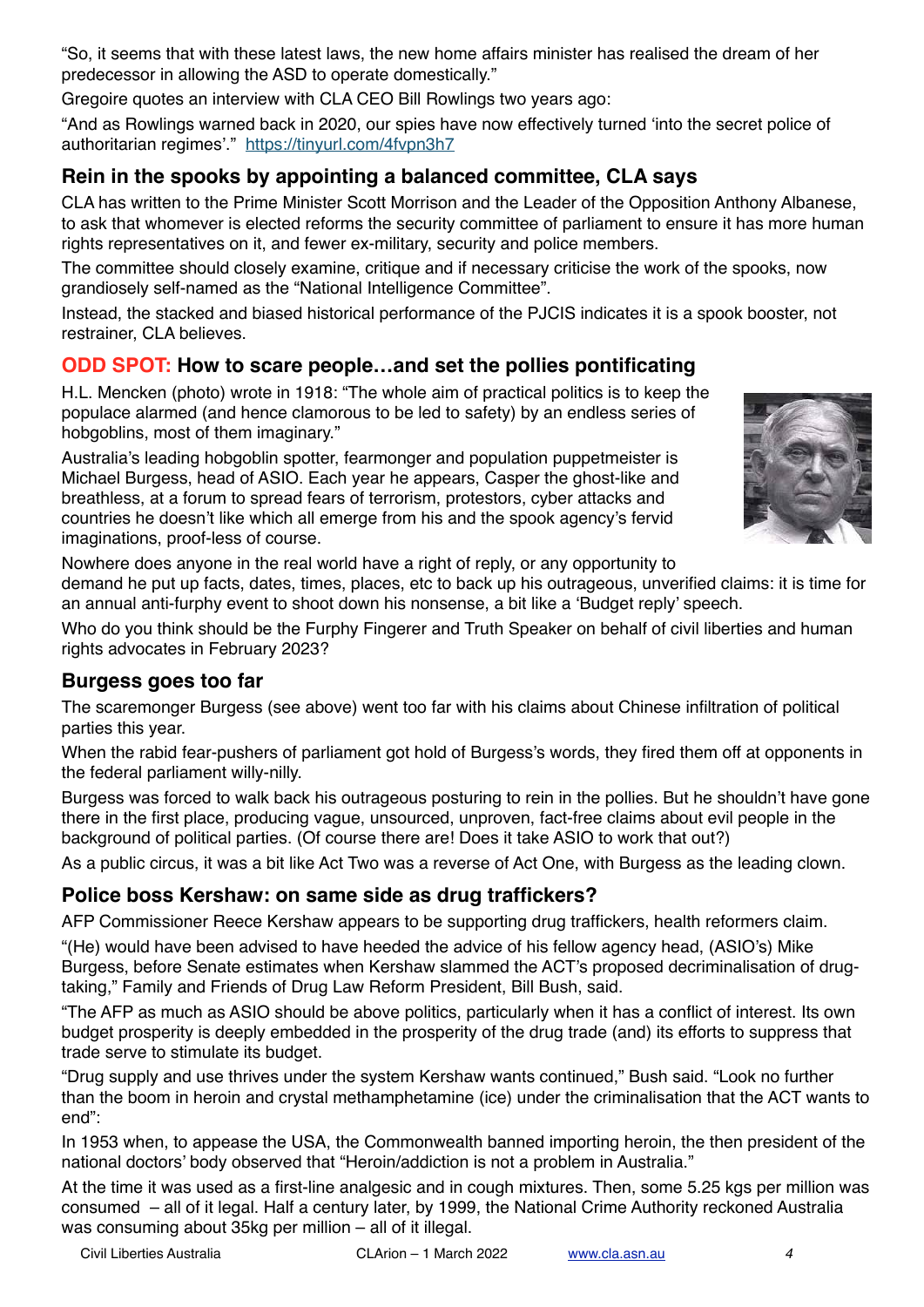"Impotence of the AFP efforts are evidenced by continuing easy availability of drugs, their stable or declining price and their increasing purity," Bush said, as he suggested Kershaw stops playing politics. – media release, FFDLR, 17 Feb 2022

# **Fix Australia's appeal rights…and criminal cases review: Kirby**

In some Australian jurisdictions, attorneys-general still rely on forcing wrongfully convicted people to consider an archaic 'governor's mercy', or request for parole approach, which may get people out of prison, but does not acquit the wronged person.

Australia should be better than that, says former High Court judge Michael Kirby. Australia's laggard states and territories should enact a right to a second appeal as passed in SA, Tasmania and Victoria, he says in an article in the *Criminal Law Journal*.

"To do nothing and to persist with the flawed facility of seeking Executive consideration of a complaint behind closed doors constitutes a breach of Australia's obligations under the ICCPR.

"Ironically, the creation of a national or multi-jurisdictional Criminal Cases Review Commission (CCRC) (could be a more cost-effective response than the continued investment in royal commissions and special inquiries that have marked the Australian scene so frequently in recent years.

"Doing nothing to improve our institutional arrangements is a stain on Australia's reputation as a country of equal justice.

"It is a blight that is too often demonstrated by fresh evidence and argument. It is an intolerable burden on thoughtful judges, prosecutors and other lawyers who regard participation in a demonstrable miscarriage of justice as a nightmare.

"The provision of redress is urgent. The enactment of a right of a second or additional appeal is the least we should do. Reform is long overdue. And when a second appeal is enacted throughout Australia, we should turn our attention to creating a properly resourced and equipped CCRC.

"Protection against miscarriages of justice in criminal cases is no less important and necessary in Australia as it is in Britain and New Zealand.

"What is it about our country that always sees us limping behind [UK, NZ and Canada] where justice is at stake, whereas we can move with astonishing speed to diminish civil liberties, increase official powers and raise levels of incarceration, with no parliamentarian raising a murmur…"

– Editorial: A NEW RIGHT OF APPEAL AS A RESPONSE TO WRONGFUL CONVICTIONS: IS IT ENOUGH? Guest Editor: The Hon Michael Kirby AC CMG\*(2019) 43 Crim LJ 299 page 305

*SEE the article: Background to CCRC…on the CLA website, now*

## **Porn access may depend on how your face looks**

Media reports say the Office of the eSafety Commissioner is working with the Digital Transformation Agency (DTA) to expand trials of age verification technology to porn websites for all Australian users.

Restrictions are currently limited to online gambling and purchases of alcohol online.

The anti-porn trials, from April through June, may try using facial recognition technology, according to Senate Estimates notes prepared for eSafety commissioner Julie Inman-Grant last October.

Samantha Floreani (photo), program lead at Digital Rights Watch Australia, told *VICE* that the government should consider the fact that most age verification technology isn't all that accurate, and is easily bypassed with the help of a VPN (virtual private network).



"Online age verification is not the same as flashing your ID at the bottle

shop. Almost all of the current ways to verify a person's age online require them to upload extra personal information, to use invasive and error-prone facial recognition technology, or, in this case, to interact with a government agency," Floreani said. <https://tinyurl.com/2msnf8ac>

## **Federal govt prepares to spy on citizens**

Welfare recipients who don't update their employment or relationship status could suffer covert spying as Services Australia – infamous for Robodebt – brings in a new regime of bureaucratic terror to ramp up secret surveillance by private investigators.

Based on previous experience, there will be serious harm to vulnerable individuals.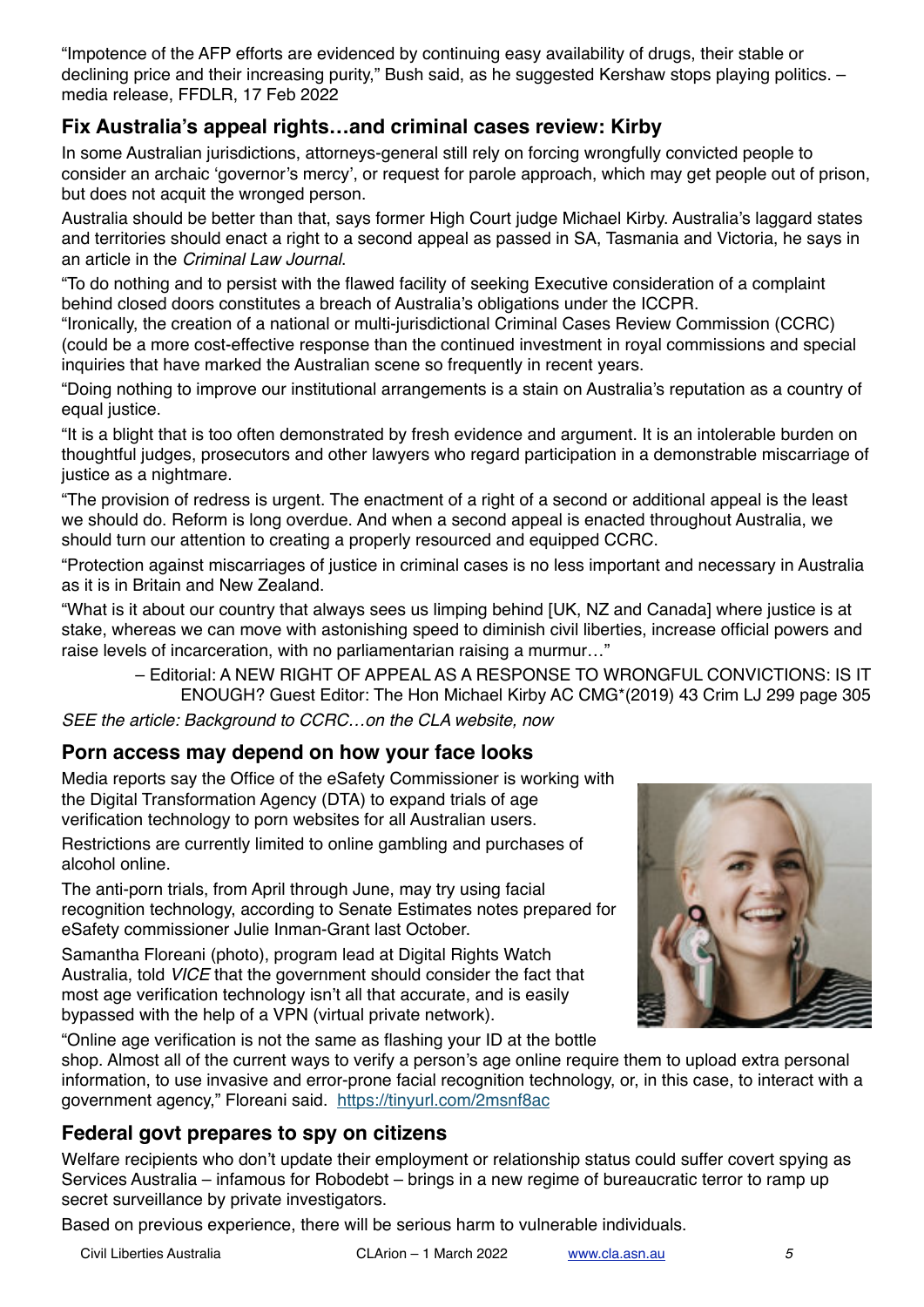Services Australia is advertising for private eyes to undertake optical and covert surveillance from July 2022. They would also tail and monitor possible partners of benefit recipients.

Recipients suspected of defrauding the support system could be monitored in secret by investigators using cameras while locations could be bugged to determine movements and patterns by the recipient.

Presumably, all Services Australia's efforts will focus on people identified by algorithms, which were the root cause of disaster for hundreds of thousands of Australians previously.

A year ago the federal government lost a class action suit over its problematic debt recovery program, known as "Robodebt", forcing it to pay nearly \$2 billion back to about 430,000 recipients.

The program raised compliance notices against more than 430,000 current and former welfare recipients using an "income-averaging" system to spread a person's reported taxable income across every fortnight of the year. – Canberra Times 21 Feb 2022

### **Law Council wants new privacy right to sue**

In its submission to the review of the Privacy Act 1988 (Cth), the Law Council of Australia has come out in support of a new statutory tort of serious invasion of privacy.

"If an individual is harmed by a serious invasion of their privacy – such as someone's private activities being watched or recorded, or private information like medical records being made public – there is currently no tortious right of action," Law Council of Australia President, Mr Tass Liveris, said.

"This limits a person's ability to pursue compensation or an injunction. Technological advances have increased the risk of these types of breaches, while limiting the capacity for our current legislative framework to keep pace."

The LCA stance backs the Australian Law Reform Commission's conclusion contained in its report *'Serious Invasions of Privacy in The Digital Era'*, that the design of legal privacy protection must be sufficiently flexible to adapt to rapidly changing technologies and capabilities without needing constant amendments. <https://tinyurl.com/462aew63>

### **Will SA become the next Human Rights Act state?**

#### *Election alert: South Australia goes to the polls on 19 March 2022.*

The Rights Resource Network of SA, led by Dr Sarah Moulds, is awaiting responses to their Election Question: *Do you support a Human Rights Framework for South Australia?* sent to candidates. They have also been busy with other rights related projects, including:

- making a submission to the SA Parliament's COVID-19 Response Committee raising rights concerns, including those relating to protecting the right to vote during the upcoming SA Election;
- supporting Equality Australia's campaign with respect to the Religious Discrimination Bill; and
- making a submission to the federal inquiry, raising rights concerns relating to the experience of people on bridging visas in South Australia.

Other Network members are beginning work on two issues impacting the state:

- women's rights and consent to medical treatment (including in childbirth settings)
- victim's rights in sexual assault matters

Anyone who would like to research and brief on these issues can contact Sarah via CEO CLA.

#### **'Police behaviour is the PITs', says former police integrity commissioner**

NSW should stop the practice of police investigating themselves (PIT\* – see **ODD SPOT**, below), a corruption guru said last month.

Former oversight commissioner of the Law Enforcement Conduct Commission (LECC\*\* – see **ODD SPOT**), Patrick Saidi, said the state government must set up a special body to investigate the racing industry connections of senior police.

"A proper and adequate investigation should be carried out so that either their conduct is condemned if it occurred and if it's wrong or inappropriate, or they may be proven to be completely innocent and aboveboard," he said. "That would be far preferable than the police investigating themselves."

Saidi called for an independent investigation into what he described as "serious allegations".

"There's very little doubt, given the inherent dangers of involvement in the racehorse industry and indeed the gaming industry generally, that declarations should have been made," Saidi said.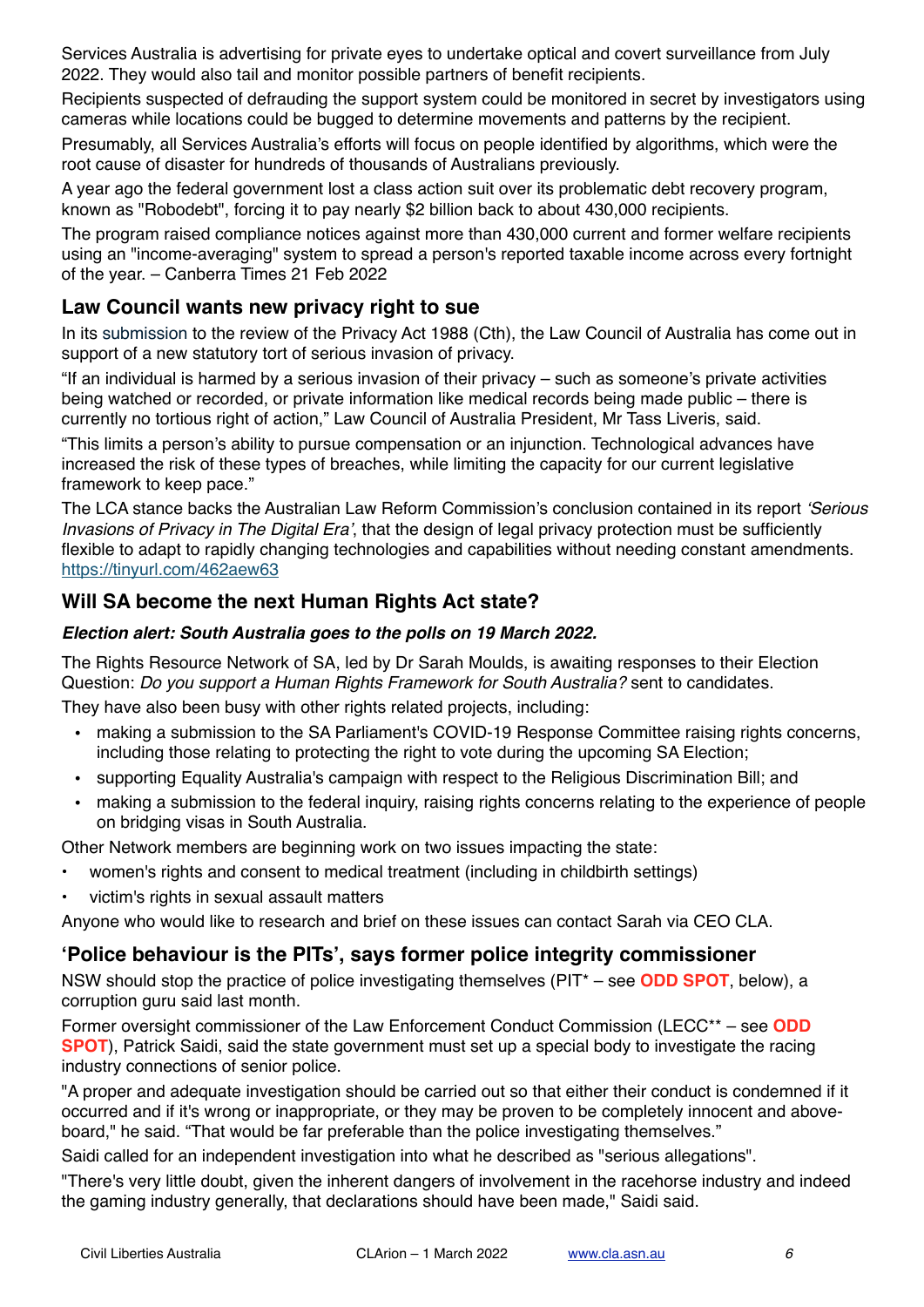"Whether it be Mr Fuller or the head of any agency, disclosure is a very important part of maintaining the integrity of an organisation."

He was commenting on an ABC investigations report that recently cited NSW Police Commissioner Mick Fuller had failed to disclose his involvement in racing syndicates which included people profiting from contracts with the NSW Police.

A web of at least five other police force leaders joined with high profile, police-connected business names as well as newspaper and sporting personalities in racing syndicates. The story, with all its personal links and fortuitous connections (including to the ex-policeman husband of a current NSW Police assistant commissioner) has all the hallmarks of a throwback to the dark days of NSW some 40-50 years ago. <https://tinyurl.com/57yyab4f>

## **Former top NSW cop wanted to run racing in the state**

The *ABC* news story (above), by Sean Rubinzstein-Dunlop and Dylan Welch, opens with the claim that the former police commissioner was in line to have a big, formal say in running racing in NSW.

The story forced the government to abandon the idea, the *ABC* later reported.

"Former police commissioner and Racing NSW board hopeful Mick Fuller did not declare to the state government his co-ownership of racehorses with two wealthy businessmen who became embroiled in criminal investigations or won lucrative police contracts.

"An *ABC* investigation into Mr Fuller's gambling and racing interests has discovered he submitted no conflict of interest declarations to the government until last year, raising concerns he breached anticorruption rules."



Fuller (photo) was one of NSW's highest-paid public servants, earning more than \$665,000 a year as the head of Australia's largest police force, from 2017 before retiring (in January 2022) after a 34-year career in law enforcement.

The story says "a businessman who co-owned a racehorse with Mr Fuller went on to win a \$3 million catering deal with the NSW Police.

"Mr Fuller told the *ABC* he had not 'breached any policy' by not declaring the shares," the story said.

However, the *ABC* quotes NSW MP David Shoebridge (Greens MLC) as saying Fuller's insistence he did not breach any rules "comprehensively fails the pub test".

"The fact that the most highly paid bureaucrat in the state, a former

commissioner of police, can't see a conflict of interest when it's staring him in the face, I think that's a very troubling matter," Shoebridge told the *ABC*.

"On any view of it, it's a breach of his obligations to list actual and potential conflicts of interest."

The *ABC* claims Fuller was among a cadre of high-ranking NSW Police Force officers — mostly from Sydney's Sutherland Shire — referred to within the force as the "Punters Club" due to their love of gambling, horse racing and rugby league.

# **ODD SPOT: Is it the PITs, or does such police behaviour give you the PIP?**

- \* What Saidi calls the 'PITs', CLA calls the 'PIP' Police Investigating Police (see items above). We have campaigned against it for most of the past decade. By any other name, the practice has a track record of condoning errors, omissions, failure to abide by the law, cheating and lying (see below), physical and sexual abuse including in police domestic violence cases, as well as other major and minor misbehaviours by police throughout Australia, CLA says. None are transparently investigated, acted upon or reported.
- \*\* The inelegantly-named LECC replaced the more accurately-name Police Integrity Commission in NSW.

## **Another twin tale of a police chase resulting in death**

The father of an Aboriginal boy was told two different stories by police about whether they were chasing him, or not, as his son lay terminally ill in Royal Prince Alfred Hospital last month, according to the *ABC.*

The first version, said Lachlan Wright, was from a senior police officer who told him that his son, Jai, was being chased by police before the unmarked police car turned in front of the teenager, causing him to fall off an allegedly stolen motorbike in inner-Sydney Alexandria.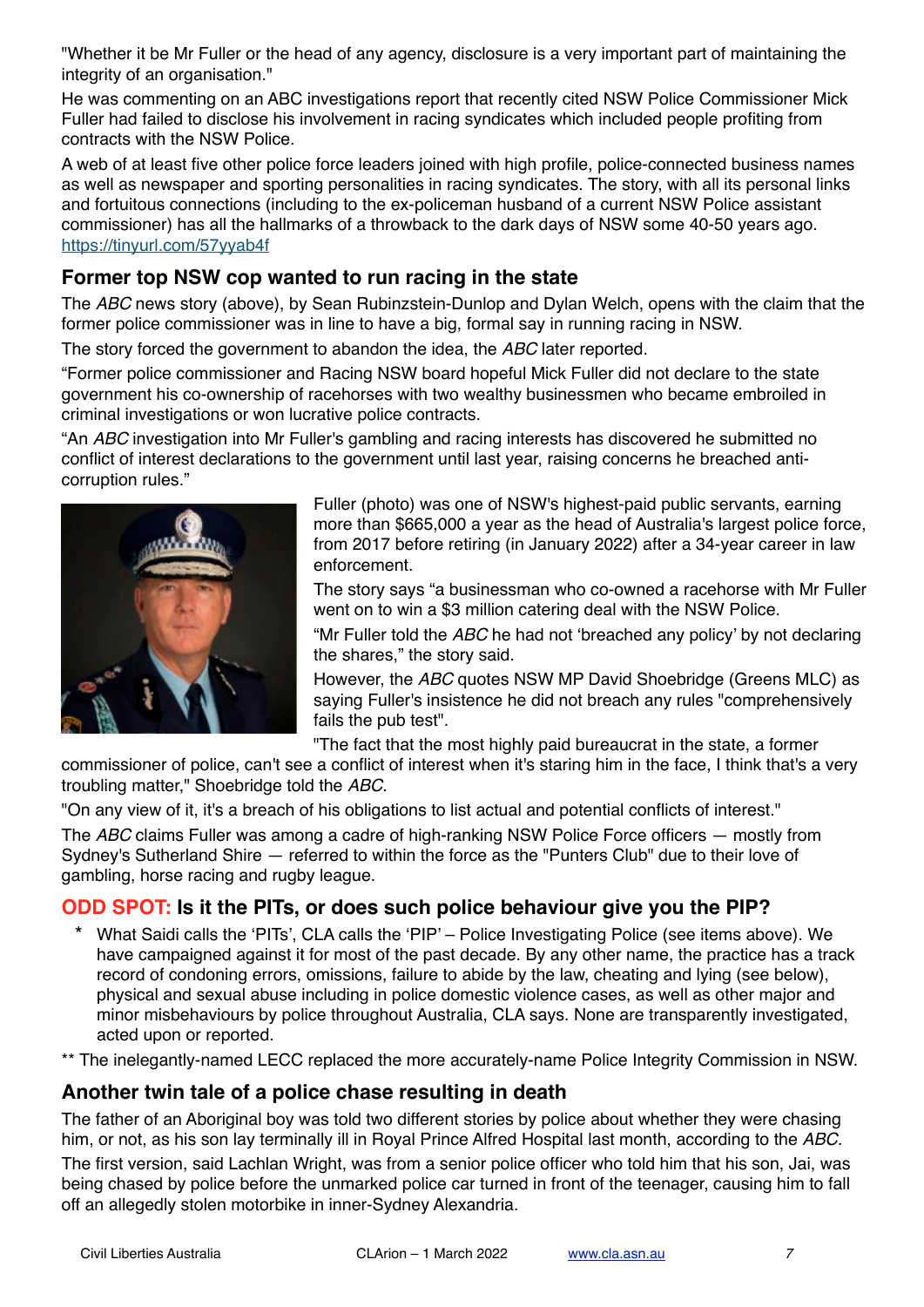Lachlan Wright said he then had a meeting with a police investigator who told him there had been no police pursuit and that his son had lost control of the motorbike before running into the unmarked police car which was parked on the road.

Sydney City Police are self-investigating the circumstances.

Jai's family is calling for an independent investigation at arms-length from the NSW police force. "Any parent wants to know how their little boy has died," Lachlan Wright said. "To be an independent investigation, you can't be a police officer. You can't be a police officer investigating other police officers. That just doesn't make sense to me.

"That's my kid. I am never going to see him again. I just want to know the truth." [https://tinyurl.com/](https://tinyurl.com/m3yv5t98) [m3yv5t98](https://tinyurl.com/m3yv5t98)

in the February *CLArion*, we reported that NSW Police had provided two similarly contradictory stories about a police car chase between Williamsdale and Bredbo, south of Canberra, when a 50-year-old man crashed.

If police told the truth, there would never be two versions of any police chase death. "Infuriating, senseless, deliberately sanctioned police violence on the roads, which appears to be on the rise," was one comment on the increasing number of police chases around Australia.

### **New lying allegations against police**

Victoria Police have been newly riven by further allegations of widespread corruption in their ranks, following on but separate from the Lawyer X Royal Commission.

Almost 90 criminal charges about lying on oath stem from accusations against a police sergeant who was until recently a director of the state's police union.

Some 15 Victorians will have to be let out of jail, have their current cases abandoned, and/or be compensated by the state, according to investigative journalist Nick McKenzie, writing in *The Age*.

The investigation is into allegedly corrupt activities of veteran police officer Calum McCann. Other longserving officers have been suspended.

McCann is facing 86 offences, including conspiracy to pervert the course of justice, perjury and intimidating witnesses after integrity probes by the internal affairs unit, the Professional Standards Command.

Allegedly, while their investigation was under way, a small network of police tried to undermine the anticorruption investigation into McCann and other police suspects. A detective-sergeant from PSC has been accused of working secretly to leak information to the inquiry targets: he was charged alongside McCann in October 2021 with misconduct in public office and conspiracy to access police information.

Four veteran officers alleged to have facilitated the allegedly illegal behaviour have also been suspended and may yet be charged with the offence of misconduct in public office, McKenzie reported. [https://](https://tinyurl.com/yvs3w2rh) [tinyurl.com/yvs3w2rh](https://tinyurl.com/yvs3w2rh)

# *PRISONS REPORT*

## **State fails on prison reform through inspections**

Queensland is going half-cocked into prisoner human rights, determined to spend bugger all on inspections at the longest-possible intervals between formal visits to jails.

That's the take-out of a parliamentary report recently tabled: the Legal Affairs and Safety Committee's examination of the Inspector of Detention Services Bill 2021.

"it is a depressing read," national prison reformer and CLA Vice-President Margaret Howkins says. "It consists of multiple pages of excuses to stakeholders about why OPCAT recommendations can't be implemented."

OPCAT is the international prisons convention, including mandatory jail inspections, to which Australia has agreed and against which individual jurisdictions are fighting with all their might to avoid implementing.

"No lessons whatsoever are being implemented from the failures of prison inspectorates in other states," Howkins said. The Bill is a lazy, waffly, minimally \$\$ cheap attempt at providing a spot of time for Queensland's Ombudsman to hire a sidekick to drop into a prison….occasionally.

"There is no mandate to fix or even address specific cruelties, merely an instruction to foresee what could be improved to forestall mayhem so nothing rebounds on the government. Fail-fail-fail."

[Legal Affairs and Safety Committee—Report No. 21, 57th Parliament—Inspector of Detention Services Bill](https://sclqld.us10.list-manage.com/track/click?u=6e0abbb7dbc4724cc399c587c&id=392f76131d&e=4b126fb751)  [2021](https://sclqld.us10.list-manage.com/track/click?u=6e0abbb7dbc4724cc399c587c&id=392f76131d&e=4b126fb751)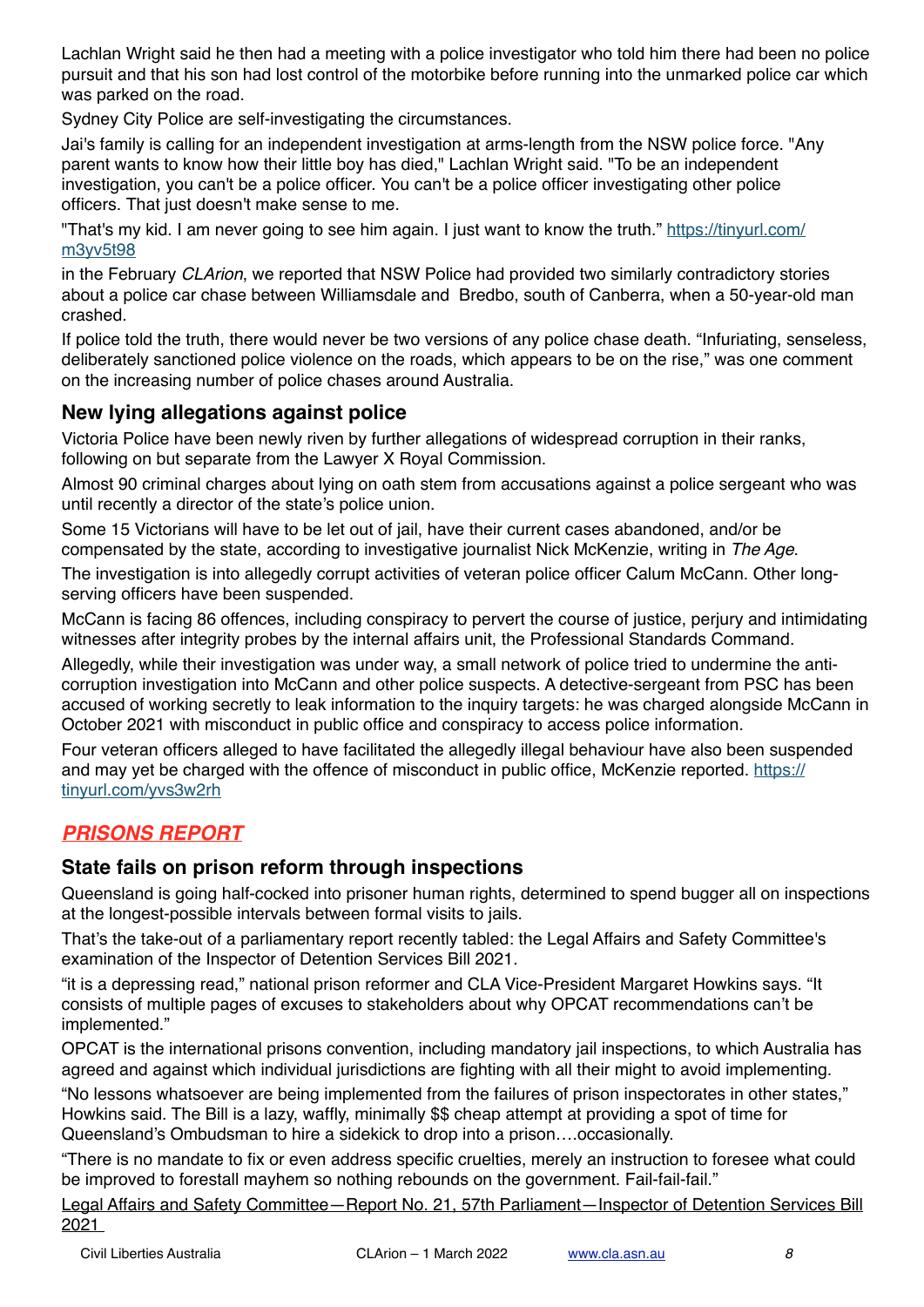# **Caged kids endure 40 degree heat, no air conditioning, no fans**

A West Australian children's prison has been accused of human rights violations so dire that a Perth judge would rather send 17-year-olds to a maximum-security prison for adults.

There have been increasing reports before WA courts that Banksia Hill Detention Centre's staffing shortages have forced 10 to 17-year-olds into repeated lockdowns for 22 hours a day in the Intensive Supervision Unit (ISU), known as "the cage" due to concrete walls, wire roofing and no natural sunlight.

*WAtoday* journalists Aja Styles and Lauren Pilat reported that the Aboriginal Legal Service of WA would investigate lodging a civil lawsuit over human rights violations and breaches of the Young Offenders Act.

Last month, the President of the Children's Court, Hylton Quail, granted the wish of a 17-year-old boy to serve his time at Hakea Prison, an adult remand facility in Perth's south, rather than return him to WA's only juvenile jail.

National Suicide Prevention and Trauma Recovery Project volunteers Gerry Georgatos and Megan Krakouer, who were called in to de-escalate a riot last September, saw "a lot of the kids in the ISU and there was at least eight cells".

"Boys in ISU were lucky to get half an hour sunlight, so they're in there the whole time," Georgatos said.

"The back of Banksia is worse than any other back of a prison of any adult prisons – it's the smallest, the darkest and the most isolating. It's cruel."

Stiles and Pilat reported that over summer, with no fans in their cells, the children at Banksia Hill have been unable to sleep through Perth's record-breaking 11 days of 40C heat. <https://tinyurl.com/45yp9vsb>

## **'Treating damaged child like animal', says court president**

Referring to the case of a 15-year-old boy suffering severe trauma, court president Quail said the child spent Christmas in solitary confinement during a heatwave that hit 42 degrees, breaching state law. Quail said the boy spent 79 of 98 days held in a "fishbowl" cell at Banskia Hill Detention Centre, where he wasn't even given the right to exercise or breathe fresh air for 33 of those days.

"When you treat a damaged child like an animal, they will behave like one and if you want a monster this is how you do it," judge Quail told the court.

## **When you see nothing, know nothing, you obviously do nothing**

Banksia Hill is a tinderbox, the WA prison officers union says.

The Community and Public Sector Union warned the Department of Justice about the dire situation in June last year. Last month, CPSU branch secretary Rikki Hendon said officers were at the lowest staffing levels in over a decade. On a recent weekend there were only 26 staff available, whereas it requires at least 65 staff to run a shift safely, the union said.

When asked about children locked down for days on end, after the facts were cited in the Perth Children's Court, Corrective Services Minister Bill Johnston said he had no knowledge of it happening. [https://](https://tinyurl.com/4u3ayjz5) [tinyurl.com/4u3ayjz5](https://tinyurl.com/4u3ayjz5)

Will the Minister and/or the WA government be held corporately responsible when the deaths start occurring at Banksia Hill, CLA asks?

The disgrace in WA prisons is being elevated to federal level, with Senator Dorinda Cox (Greens WA) inspecting jails and detention facilities in the Pilbara recently. She believes the situation has escalated to where a case could be taken to the UN Human Rights Commission that WA and Australia was not meeting international human rights standards,

# **AUSTRALIAN BRIEFS**



#### **Timorese PM coming to support Collaery**

Prime Minister Taur Matan Ruak (photo) contracted COVID last month, delaying a trip to Australia to personally convey the unanimous support of the Timorese Parliament to lawyer Bernard Collaery. Collaery is charged in relation to Australian spooks bugging of the Timor Leste Cabinet rooms while the tiny, new, impoverished nation was negotiating an oil and gas deal over jointly owned assets with Australia. – personal note, Sister of St Joseph, Dr Susan Connelly, Feb 2022

#### **Alleged DV non-report causes police action…against top cop**

Queensland Police Assistant Commissioner Brian Codd has been suspended, but is still being paid, according to the *Courier Mail* for failing to report a domestic violence claim involving someone close to him.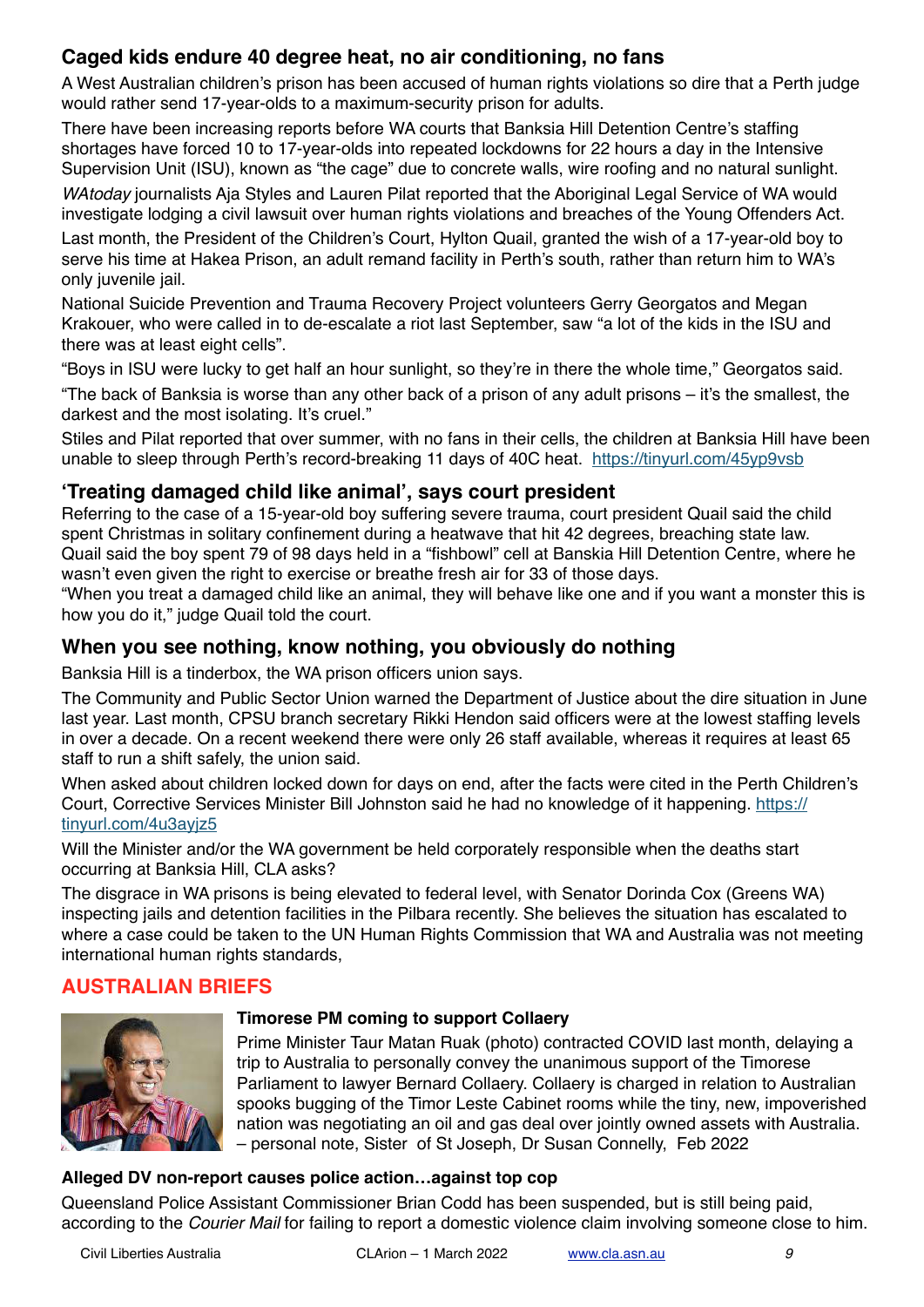Codd was appointed to the new Domestic, Family Violence and Vulnerable Persons Command in March 2021[.https://tinyurl.com/mr43hxzu](https://tinyurl.com/mr43hxzu)

#### **Archer is first coroner**

Ken Archer has been appointed the first dedicated coronial magistrate in the ACT. A barrister since 2003, he was president of the ACT Bar Association 2016-18.

## **CLA's main activities for February 2022**

#### **Western Australia:**

A 48-minute made for an by CLA documentary on 'Trauma' is nearing completion. The project highlights the impact of police misbehaviour coupled with inhumane prison conditions – both against a backdrop of mall-administered "justice".

WA Vice-President Margaret Howkins is also producing a monthly '*CLA News*' 4-5 minute audio report of main civil liberties and human rights issues to the state's citizens, with most of the information sourced from the monthly *CLA*rion newsletter. Email the secretary if you would like to listen to it.

#### **Tasmania:**

CLA is investigating apparent threats by Centrelink to cut people's welfare benefits if they join in fund syndicates so they can stand for public election.

Also, CLA continues to wait on the report of the Tasmanian Law Reform Institute into a proposed Human Rights ACT for Tasmania. CLA's HRA campaign team have provided full background materials from the ACT campaign to help TLRI come up with final recommendations.

We wish Richard Griggs and family the best after three of the four (including two young children) tested positive for Covid-19 last month, and went into home isolation…just as a building renovation project started on their house.

### **INTERNATIONAL**

#### **Irish want end to 'special' courts**

The Irish Council for Civil Liberties is calling for abolition of 50-year-old "special" courts where you can be charged on minuscule grounds and convicted without benefit of jury by three judges specially selected by the state.

With overtones of the secret trials in Australia of Witnesses J and K, it is "a stain on our justice system and has no place in a peaceful democracy", the ICCL says.

Speaker at a recent rally, Osgur Breatnach (photo) was one of four men wrongfully accused and convicted – after confessions extracted under torture – of carrying out the Sallins Train Robbery in 1976.

"To this day, there has never been a public inquiry into how this dreadful miscarriage of justice occurred," the ICCL says.

A "Special Criminal Court" sits with three judges, appointed by the government from a selective panel of 19, and no jury..

Cases involving terrorism and organised crime offences are automatically brought before a Special Criminal Court for trial. Other offences are brought before or sent for trial when the Director of Public Prosecutions certifies that

the ordinary Courts are, in her opinion, inadequate to secure the effective administration of justice and the preservation of public peace and order.

An appeal against a conviction or sentence by the Special Criminal Courts can be brought the Court of Appeal.

## **ODD SPOT: Cops enjoy on-job sex privileges**

London Met police have paid \$432,000 for one of their undercover officers to have had sex for 15 months. The sum was awarded to Kate Wilson, deceived into an intimate relationship between Nov 2003 and Feb 2005 by police officer Mark Kennedy.

She only found out he was a policeman in 2010. He had been tasked to spy on the environmental activist group she belonged to.

The Met has admitted 12 other officers did something similar. An inquiry set up in 2014 under former judge John Mitting is still sitting, and will hold more hearings in May 2022. <https://tinyurl.com/2p9b3yf2>



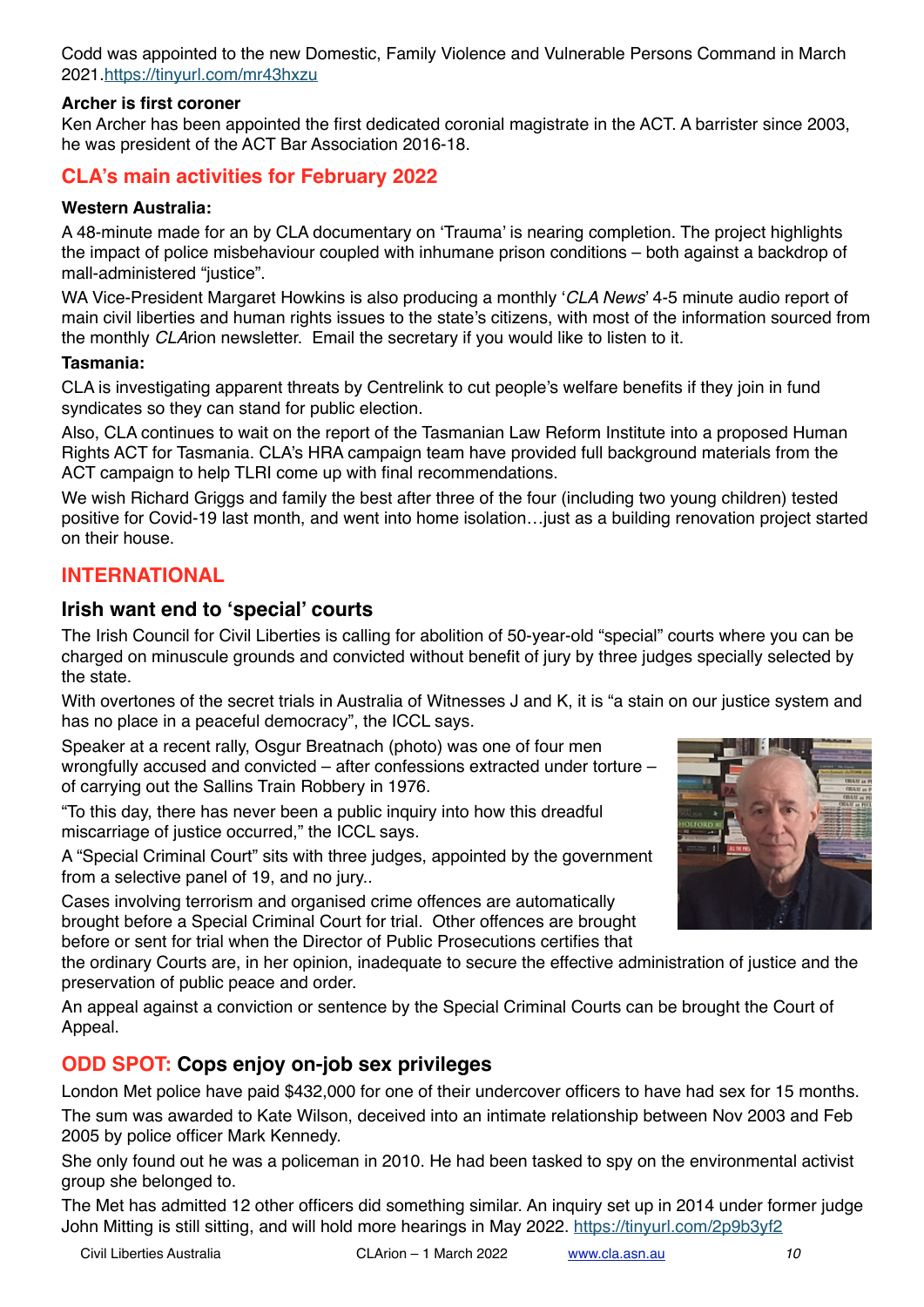## **NZ looks to new crime bracelets for blood, sweat…and tears**

The NZ Corrections department wants the ability to monitor offenders' sweat for drugs and alcohol through its electronic monitoring bracelets.

The department will switch to new equipment next month, after signing a contract worth more than \$150m with UK company, Buddi.

When seeking bids for the contract, it requested technology that could continuously monitor a wearer's perspiration.

Programme Director David Grigg said the new bracelets would not track wearers' sweat at this stage, but Corrections wanted the option in future. https://tinyurl.com/888ppa96

# **Killer robots rule, OK?**

The UN has failed to agree on a ban on killer robots, also known as autonomous weapon systems (AWS). A recent UN Security Council report on the Libyan civil war says they may have been used there.

The 40-year-old UN Convention on Certain Conventional Weapons debated the question of banning autonomous weapons at its once-every-five-years review meeting in Geneva in December 2021, but didn't reach consensus on a ban.

AWS are robots with lethal weapons that can operate independently, selecting and attacking targets without a human involved in the decisions. Militaries around the world are investing heavily in autonomous weapons research and development. The USA alone budgeted US\$18 billion for autonomous weapons between 2016 and 2020.

"Meanwhile, human rights and humanitarian organisations are racing to establish regulations and prohibitions," according to Prof James Dawes of Macelester College, Minnesota, writing on *The Conversation*.

"Without such checks, foreign policy experts warn that disruptive autonomous weapons technologies will dangerously destabilise current nuclear strategies, both because they could radically change perceptions of strategic dominance, increasing the risk of preemptive attacks, and because they could be combined with chemical, biological, radiological and nuclear weapons themselves." <https://tinyurl.com/mt28bxpf>

## **CCRC helps reveal massive Post Office wrongful conviction scandal**

The Criminal Cases Review Commission in England and Wales helped untangle a major scandal that saw hundreds of sub-postmasters jailed and convicted for cheating the Post Office.

The CCRC referred 39 linked cases for appeal. They all related to former Post Office workers who blamed the Post Office's Horizon computer system for the offences for which they were convicted such as theft, fraud and false accounting. The basis of the argument was that each prosecution had amounted to an abuse of process and arose from issues with the Post Office's Horizon computer system.

These Post Office cases informed CCRC submissions about the issues with private prosecutions, The CCRC annual report says. "We have expressed concern about the status of an organisation that purports to be a victim and is also responsible for investigations and prosecutions." (Shades of the Robodebt problem in Australia, CLA says).

The proportion of older people (aged 60 and over) in the criminal justice system has trebled in the last 20 years, the CCRC report revealed. Older people now represent the fastest growing section of the prison estate and currently represent 11% of the prison population. – annual report CCRC 2020-21

## **It's the poor taxpayers what foots the bill…**

UK taxpayers will now have to pay as much as \$1.9 billion in compensation to former Post Office workers wrongly convicted of theft due to the government agency's defective Horizon IT system.

The system, which was installed by the Post Office and supplied by Fujitsu, falsely suggested there were cash shortfalls, leading to 736 unsafe convictions for theft, fraud and false accounting in what is "one of the biggest miscarriages of justice in British legal history", according to a news report.

The Post Office has said it cannot afford to foot the huge cleanup bill for the scandal. The government, the service's only shareholder, confirmed the taxpayer would step in to fund the compensation payouts. <https://tinyurl.com/muj7htrz>

## **Court rules against media**

The British Supreme Court (equivalent of Australia's High Court) has ruled against the media and for a US businessman named as being under investigation, but not charged.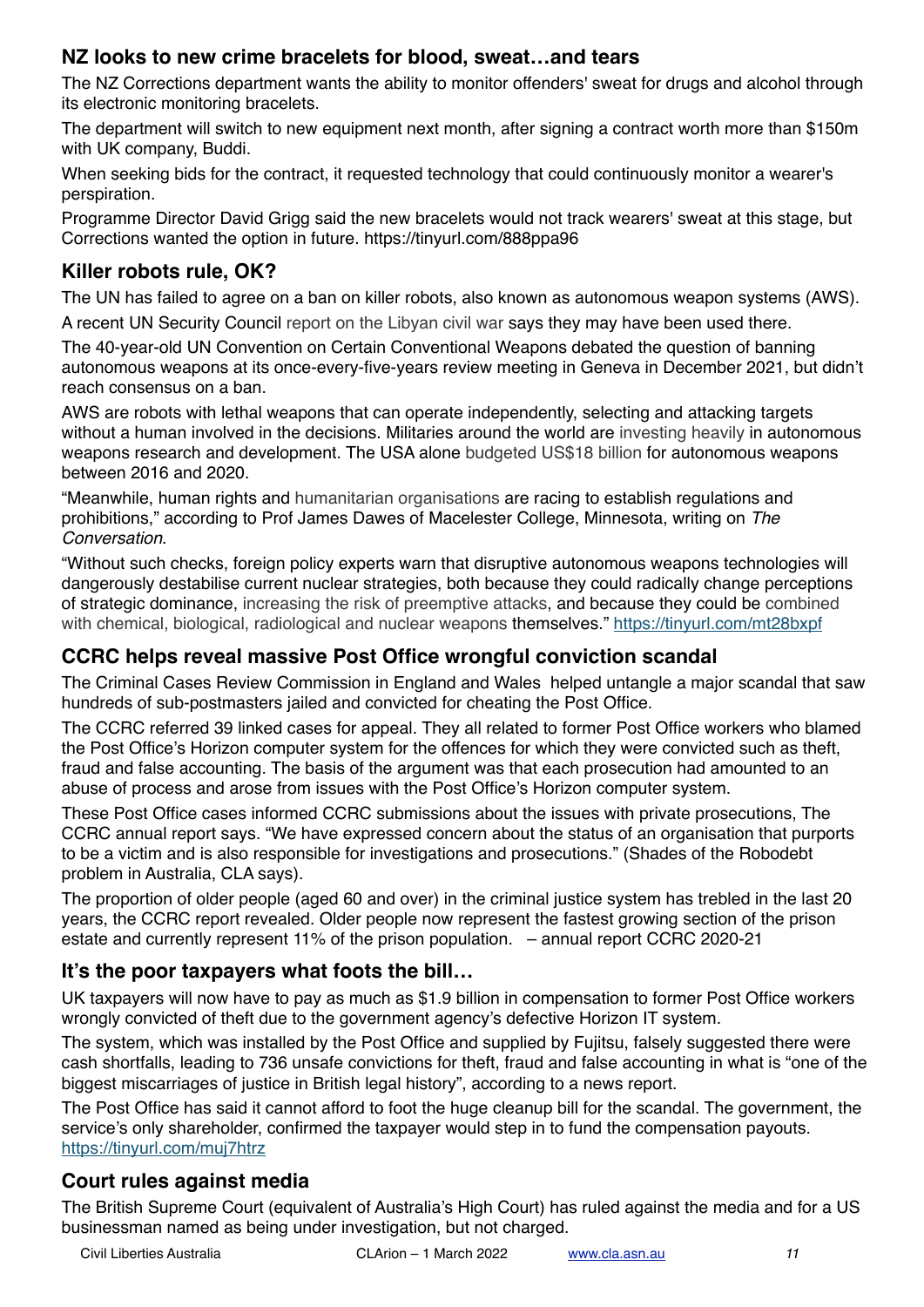Bloomberg News used a confidential letter which revealed a government regulator was prying into an allegation of corruption and bribery by the man's company. A series of judgments have now strengthened privacy law in the UK, according to the *Guardian's* media editor, Jim Waterson.

"The ruling clearly establishes that individuals suspected of criminal wrongdoing have a reasonable expectation of privacy until charged. It also makes it harder for journalists to publish stories based on confidential documents, even if the leaked material alleges serious wrongdoing" Waterson wrote. [https://](https://tinyurl.com/ycyfnu36) [tinyurl.com/ycyfnu36](https://tinyurl.com/ycyfnu36)

### **International briefs**

#### **'False narratives are a greater threat than terrorists'**

A (US) National Terrorism Advisory Service bulletin released last month identified *the number one terroristic threat* to Americans as "the proliferation of false or misleading narratives, which sow discord or undermine public trust in US Government institutions." Australia's ASIO chief should take notice.

#### **Republicans reinterpret 'riot' to mean 'free speech'**

The Republican Party last month officially declared the 6/1 (6 Jan 2021) zealots' siege and attack on the US Capitol building, and the events that led to it, were "legitimate political discourse," After vacillating for a year – party leaders at first condemned the Capitol attack and President Donald Trump's conduct, then shifted to downplaying and denying it – the Republicans have now passed a formal resolution slamming Republicans Liz Cheney and Adam Kinzinger (photo) for taking part in the House investigation of the assault, saying they were participating in "persecution of ordinary citizens engaged in legitimate political discourse." <https://tinyurl.com/mke975hs>



#### **British govt acts as BBC programming booster**

The British government is asking the High Court to stop the BBC broadcasting a story about national security and breach of confidence that includes revealing the identity of a British spy. An interim hearing is due to take place on 1 and 2 March. "It will take place in public until – and to the extent – there's an order made that any part of the hearing should not be in public," judge Martin Chamberlain has ruled. [https://](https://tinyurl.com/2p9dnw8n) [tinyurl.com/2p9dnw8n](https://tinyurl.com/2p9dnw8n) Wonderful publicity for the doco, CLA notes: wonder if that's what the government intended?

#### **Kiwis want to ban killer robots**

NZ's Minister of Disarmament and Arms Control Phil Twyford has announced that NZ will push for new international laws to ban and regulate use of killer robots, known as autonomous weapons systems. Once activated they can select and kill people without further human intervention. "The prospect of a future where the decision to take a human life is delegated to machines is abhorrent and inconsistent with NZ's interests and values," Twyford said. "This is an issue with significant implications for global peace and security, and I'm optimistic New Zealand, alongside the international community, is well placed to push for action."

#### **Manage greed to stop drug overdoses**

2020 marked the deadliest year yet in the North American opioid epidemic: more than 100 000 drug overdoses were recorded in the USA, nearly 76 000 of them attributed to opioids, up about 30% over 2019; in Canada, deaths rose 67% in a single year, to more than 6200. As investigative journalist Patrick Radden Keefe suggested in his book, *Empire of Pain*, "The opioid crisis is…a parable about the awesome capability of private industry to subvert public institutions". *The Lancet* said: "The risk of global spread is greater where COVID-19 has ravaged health systems, where pain needs in resource-limited settings go unmet, and where corporations look for new markets, but are left to self-regulate. To manage pain, greed must be managed as well."<https://tinyurl.com/yc7xw5ab>

#### **Creative people suffer most with Covid: basic wage needed**

Creative industries worldwide lost 10 million jobs in 2020, says a new UNESCO report released last month. Artists' incomes disappeared due to Covid restrictions and most activity being done digitally. "All over the world, museums, cinemas, theatres and concert halls have closed their doors … what was already a precarious situation for many artists has become unsustainable, threatening creative diversity," said Audrey Azoulay, the director-general of UNESCO. The global value of creative industries contracted by more than \$1.4bn in 2020, according to the report, which calls on governments to strengthen labour protection for